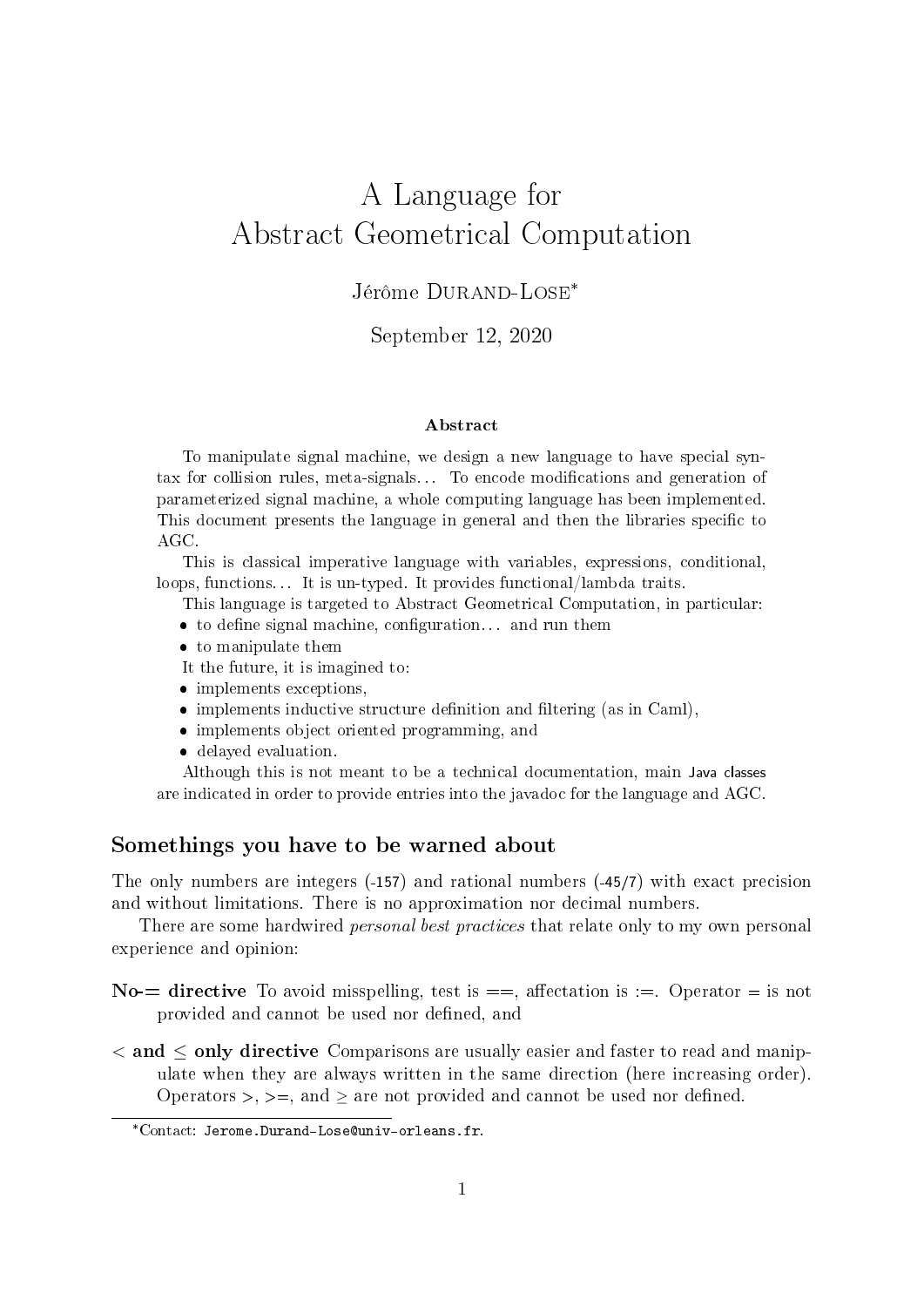You may agree or not with these, may also consider this outrageous, fell free not to use this language.

This language has been developed especially to cover some needs. This explains why usual operators might not be available yet.

### Relating to the technical documentation

Although this is not meant to be a technical documentation, main Java classes are indicated in order to provide entries into the javadoc.

The language is implemented in the package fr.univ\_orleans.jdl.language. The top class of the inheritance hierarchy for the language is Chunk that mostly divides into values (Value) and operators  $(Op)$  plus library definitions (Library Abstract).

There are also a bunch of classes that the language refers through. The core AGC java library is the package fr.univ orleans.jdl.agc.

# Contents

| $\mathbf{1}$   |                                | 3<br>Types (values, basic operators and expressions)                                                                                                          |  |  |  |  |  |  |  |
|----------------|--------------------------------|---------------------------------------------------------------------------------------------------------------------------------------------------------------|--|--|--|--|--|--|--|
|                | 1.1                            | $\overline{4}$                                                                                                                                                |  |  |  |  |  |  |  |
|                |                                | $\overline{4}$<br>1.1.1                                                                                                                                       |  |  |  |  |  |  |  |
|                |                                | Numbers: Integers (Value Integer) and Rationals (Value Rational)<br>$\overline{4}$<br>1.1.2                                                                   |  |  |  |  |  |  |  |
|                |                                | Glyphs (Value_I_Glyph): Characters (Value_Character) and Strings<br>1.1.3                                                                                     |  |  |  |  |  |  |  |
|                |                                | $\overline{5}$<br>$(Value String)$                                                                                                                            |  |  |  |  |  |  |  |
|                |                                | 6<br>1.1.4                                                                                                                                                    |  |  |  |  |  |  |  |
|                | 1.2                            | $\overline{6}$                                                                                                                                                |  |  |  |  |  |  |  |
|                |                                | Equality and Comparison (OP_Test_Sequence) $\ldots \ldots \ldots \ldots$<br>6<br>1.2.1                                                                        |  |  |  |  |  |  |  |
|                | 1.3                            | 6                                                                                                                                                             |  |  |  |  |  |  |  |
|                |                                | $\overline{6}$<br>1.3.1                                                                                                                                       |  |  |  |  |  |  |  |
|                |                                | Accessing a value (as a variable) $\ldots \ldots \ldots \ldots \ldots \ldots$<br>$\overline{6}$<br>1.3.2                                                      |  |  |  |  |  |  |  |
|                |                                | $\overline{6}$<br>and the contract of the contract of the contract of the contract of the contract of the contract of the contract of<br>1.3.3<br><b>Size</b> |  |  |  |  |  |  |  |
|                |                                | $\sqrt{6}$<br>1.3.4                                                                                                                                           |  |  |  |  |  |  |  |
|                | 1.4                            | Aggregation type $\dots \dots \dots \dots \dots \dots \dots \dots \dots \dots \dots \dots \dots$<br>$\overline{7}$                                            |  |  |  |  |  |  |  |
| $\overline{2}$ | $\overline{7}$<br>Flow control |                                                                                                                                                               |  |  |  |  |  |  |  |
|                | 2.1                            | $\overline{7}$                                                                                                                                                |  |  |  |  |  |  |  |
|                | 2.2                            | 8<br>foreach $Loop \ldots \ldots \ldots \ldots \ldots \ldots \ldots \ldots \ldots \ldots \ldots \ldots$                                                       |  |  |  |  |  |  |  |
|                |                                | 8<br>2.2.1                                                                                                                                                    |  |  |  |  |  |  |  |
|                |                                | 8<br>2.2.2                                                                                                                                                    |  |  |  |  |  |  |  |
|                | 2.3                            | 9                                                                                                                                                             |  |  |  |  |  |  |  |
| 3 <sup>1</sup> | Context/block                  |                                                                                                                                                               |  |  |  |  |  |  |  |
|                | 3.1                            | 9                                                                                                                                                             |  |  |  |  |  |  |  |
|                | 3.2                            | 9                                                                                                                                                             |  |  |  |  |  |  |  |
|                | 3.3                            | 9                                                                                                                                                             |  |  |  |  |  |  |  |
|                | 3.4                            | 10                                                                                                                                                            |  |  |  |  |  |  |  |
|                | 3.5                            | 10                                                                                                                                                            |  |  |  |  |  |  |  |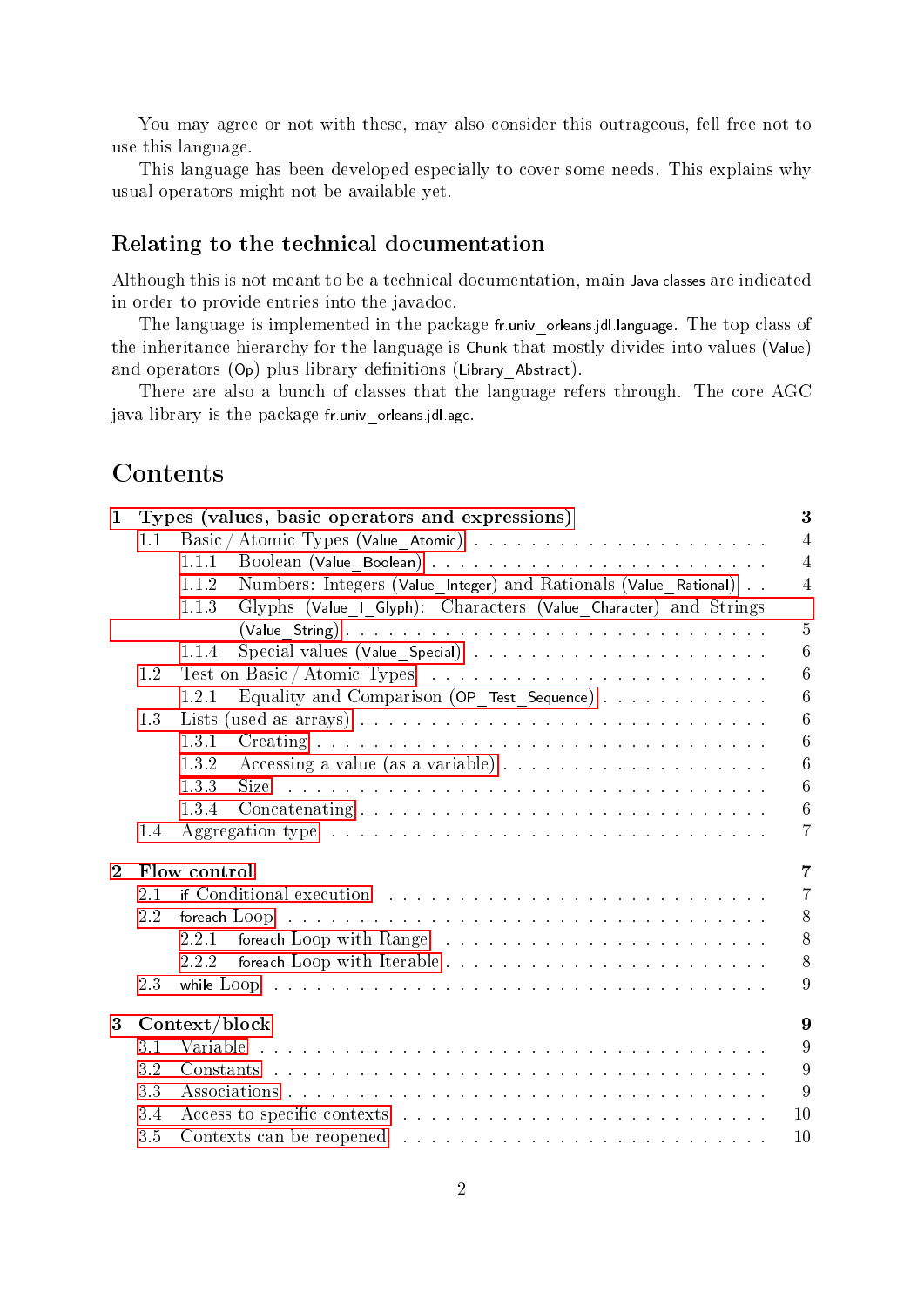| 4              | Libraries<br>10        |        |                                                                                                                 |    |  |  |  |  |  |  |
|----------------|------------------------|--------|-----------------------------------------------------------------------------------------------------------------|----|--|--|--|--|--|--|
|                | 4.1                    |        |                                                                                                                 | 10 |  |  |  |  |  |  |
|                | 4.2                    |        |                                                                                                                 | 10 |  |  |  |  |  |  |
|                | 4.3                    |        |                                                                                                                 | 10 |  |  |  |  |  |  |
|                |                        | 4.3.1  |                                                                                                                 | 11 |  |  |  |  |  |  |
|                |                        | 4.3.2  |                                                                                                                 | 11 |  |  |  |  |  |  |
| $\overline{5}$ | <b>Functions</b><br>11 |        |                                                                                                                 |    |  |  |  |  |  |  |
|                | 5.1                    |        |                                                                                                                 | 11 |  |  |  |  |  |  |
|                | 5.2                    |        |                                                                                                                 | 11 |  |  |  |  |  |  |
| 6              | 11<br>Library AGC      |        |                                                                                                                 |    |  |  |  |  |  |  |
|                | 6.1                    |        |                                                                                                                 | 12 |  |  |  |  |  |  |
|                |                        | 611    |                                                                                                                 | 12 |  |  |  |  |  |  |
|                |                        | 6.1.2  |                                                                                                                 | 12 |  |  |  |  |  |  |
|                | 6.2                    |        |                                                                                                                 | 12 |  |  |  |  |  |  |
|                |                        | 6.2.1  |                                                                                                                 | 12 |  |  |  |  |  |  |
|                |                        | 6.2.2  | Queries on a Meta-Signal                                                                                        | 13 |  |  |  |  |  |  |
|                | 6.3                    |        |                                                                                                                 | 13 |  |  |  |  |  |  |
|                |                        | 6.3.1  |                                                                                                                 | 13 |  |  |  |  |  |  |
|                |                        | 6.3.2  |                                                                                                                 | 13 |  |  |  |  |  |  |
|                |                        | 6.3.3  |                                                                                                                 | 14 |  |  |  |  |  |  |
|                | 6.4                    |        |                                                                                                                 | 14 |  |  |  |  |  |  |
|                |                        | 6.4.1  |                                                                                                                 | 14 |  |  |  |  |  |  |
|                |                        | 6.4.2  |                                                                                                                 | 14 |  |  |  |  |  |  |
|                | 6.5                    | Signal |                                                                                                                 | 14 |  |  |  |  |  |  |
|                |                        | 6.5.1  |                                                                                                                 | 14 |  |  |  |  |  |  |
|                |                        | 6.5.2  |                                                                                                                 | 14 |  |  |  |  |  |  |
|                | 6.6                    | Run    |                                                                                                                 | 15 |  |  |  |  |  |  |
|                |                        | 6.6.1  |                                                                                                                 | 15 |  |  |  |  |  |  |
|                |                        | 6.6.2  |                                                                                                                 | 15 |  |  |  |  |  |  |
|                | 6.7                    |        | To String because the service of the service of the service of the service of the service of the service of the | 16 |  |  |  |  |  |  |

# <span id="page-2-0"></span>1 Types (values, basic operators and expressions)

If an operator is specific to a type, it is presented in the type. Otherwise it is listed after the basic types. Almost all are usual and have the usual priority. Priorities are gathered in Fig. [1.](#page-6-3)

There might be some added types in the future[1](#page-2-1)

Parenthesis have their usual meaning for sub-expressions as well as for function calling.

<span id="page-2-1"></span> $1$ We are thinking about: objects, exceptions and exceptions.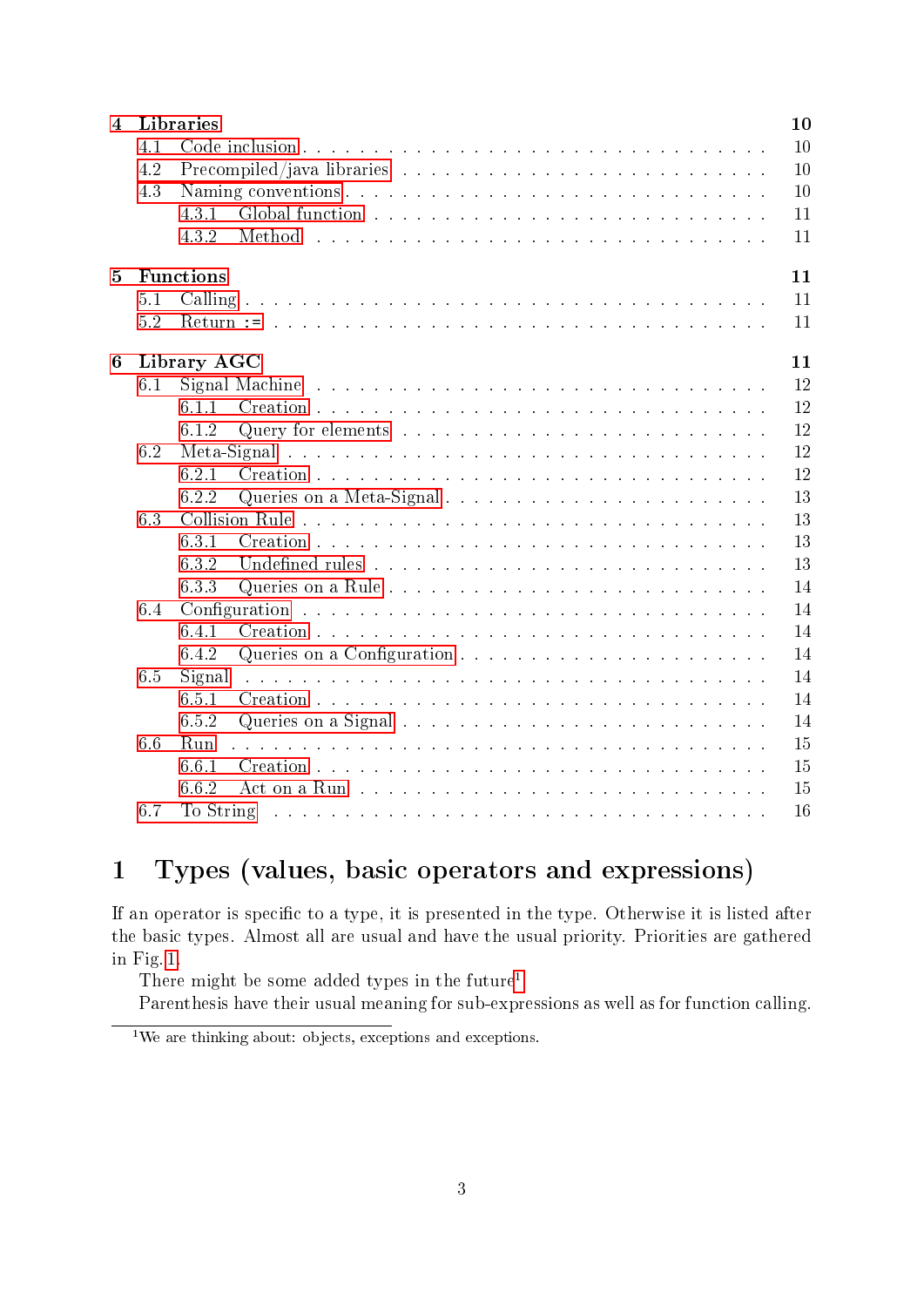### <span id="page-3-0"></span>1.1 Basic / Atomic Types (Value Atomic)

They correspond to non-mutable/constant/final values: boolean, numbers, characters, string and some special values. These are single values as opposed to compounds  $(list...)$ , contexts (hash tables. . . ), function and labels (see corresponding sections).

### <span id="page-3-1"></span>1.1.1 Boolean (Value\_Boolean)

There are only two values: false (Value Boolean.Value False) and true (Value Boolean.Value -True).

- The operators are:
- ! Boolean negation (OP\_Not)
- && Boolean conjunction (OP\_And)
- || Boolean disjunction (OP\_Or)

Lazy evaluation. By default, the last two operators are lazy: the right operand is evaluated only if needed. This means that although this operand has to be syntactically valid, if it is not evaluated, it is not tested for semantic validity (i.e. variable may be not defined, wrong type used for operators...).

It is possible turn on or off the lazy evaluation (e.g. for semantic test or for side  $effect)$  with the method make boolean evaluation lazy in Eval Context. Yet it is not possible to switch from the program.

There are a few examples of expressions:

- $\bullet$  ! true
- true && false
- true || false
- true || false && true
- ( true || false ) && true

#### <span id="page-3-2"></span>1.1.2 Numbers: Integers (Value\_Integer) and Rationals (Value\_Rational)

Numbers are unbounded. Operations are exact and belongs to two compatible kinds:

Integers. They can be positive, null or negative. There is no limit value<sup>[2](#page-3-3)</sup>.

Rationals. They can be positive, null or negative. There is no limit to the values of Rational numbers<sup>[3](#page-3-4)</sup>.

A rational number is denoted using a slash if necessary: e.g. 3/5, -153/5, 35. There is no special way to input a rational number but as the division of integers.

The predefined values, plus infinity and minus infinity are use respectively for  $-\infty$  and −∞ as rational values.

The representation are: decimal, binary (starts with 0b or 0B), octal (starts with 0c or 0O) and hexadecimal (starts with 0x or 0X).

For example: one hundred can be represented by 100, 0b1100100, 0o144 and 0x64.

<span id="page-3-3"></span> $2$ BigInteger is used for internal encoding.

<span id="page-3-4"></span><sup>&</sup>lt;sup>3</sup>Again, BigInteger is used both for numerator and denominator.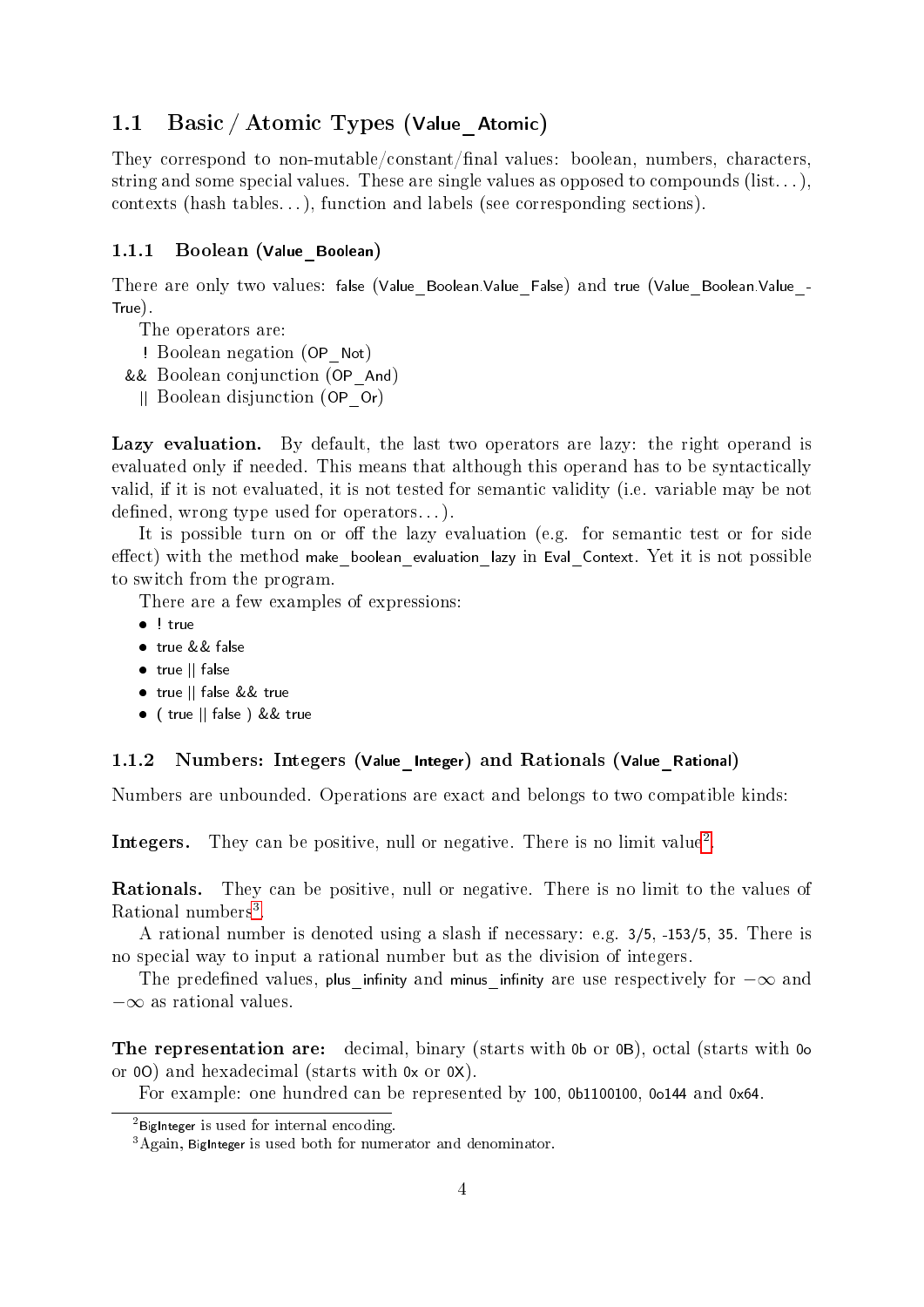#### The operators are:

+, - Addition (OP\_Addition) and subtraction (OP\_Substraction)

\*, / Multiplication (OP\_Product) and exact division (OP\_Division)

/%, % Integral division (OP\_Division\_Integral) and remainder (its rest, OP\_Remainder). The integral division ensures that, for all x and y,  $y \neq 0$ ,  $x = (x/\sqrt{6y}) * y + (x\sqrt{6y})$  and  $|x\%y| < |y|$  and  $0 \leq x\%y$  if  $0 \leq x$  and  $x\%y \leq 0$  otherwise.

- Unary minus, change sign (OP Change Sign).

These operators returns rational or integers (when most appropriate). The operation is always exact: there is no approximation nor overflow. Yet division (exact or integral) and remainder by zero results in an undefined (or infinite value) and the rest of the computation is not dened. As a matter of fact, a java exception is raised by the  $\text{interpreter}^4$  $\text{interpreter}^4$ .

N.B. The division is exact, which means that the division of two numbers may be an integer or a rational.

There are a few examples of expressions and the associated evaluations:

| $\bullet$ 5 + 7 $\rightarrow$ 12       | $\bullet$ 50 % 6 $\rightarrow$ 2       |
|----------------------------------------|----------------------------------------|
| $\bullet$ 2 + 3 $*$ 5 $\rightarrow$ 17 | • 50 /% ( 6 / 5 ) $\rightarrow$ 41     |
| • 3 / 5 + 1 $\rightarrow$ 8 / 5        | • 50 % (6 / 5) $\rightarrow$ 4/5       |
| $\bullet$ 50 / 6 $\rightarrow$ 25 / 3  | • $(13/5)/\%$ $(2/5)$ $\rightarrow$ 6  |
| • 50 /% 6 $\rightarrow$ 8              | • $(13/5)$ % $(2/5)$ $\rightarrow$ 1/5 |

N.B. There is no decimal nor approximation numbers.

### <span id="page-4-0"></span>1.1.3 Glyphs (Value I Glyph): Characters (Value Character) and Strings (Value -String)

Character represent a single character, exactly as a Java char (which is used for storage). They are separated by '.

String are a sequence of characters, exactly as a Java String (which is used for storage). They are separated by ".

Character are understood as graphical representation like String and not as "small integers". This implies that, on the one hand, the conversion forth and back to char (using unicode) is not automatic, and on the other hand, they are treated as length one string.

The operators are:

\_ Concatenation: if any operand is not a glyph, it is converted.

This types lacks many usual operators that should be provided in the future<sup>[5](#page-4-2)</sup>

<span id="page-4-2"></span><span id="page-4-1"></span><sup>4</sup>In the future, a language exception should be raised, but exceptions are not implemented yet.

<sup>5</sup>Typically, character access, sub-strings, regular expressions, cast. We think to use the python syntax for extracting.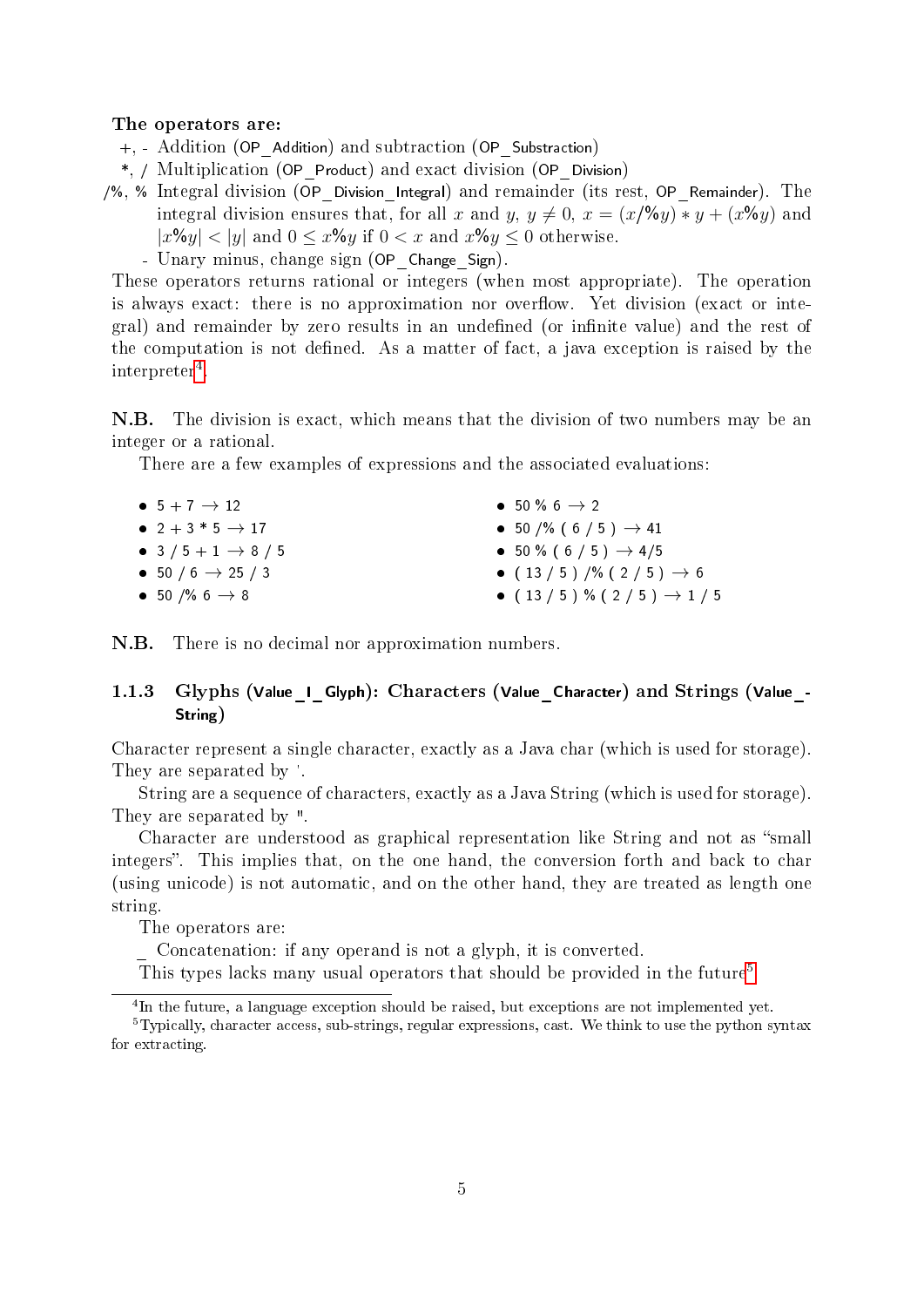#### <span id="page-5-0"></span>1.1.4 Special values (Value Special)

These are unique values that account for special cases<sup>[6](#page-5-8)</sup>:

- error, an error,
- $\bullet$  undef, the absence of a definition for a variable, and
- void, the absence of a value.

Basically theses values can only be tested for equality or printer, otherwise it mostly provokes an error/exception/end of program.

### <span id="page-5-1"></span>1.2 Test on Basic / Atomic Types

### <span id="page-5-2"></span>1.2.1 Equality and Comparison (OP Test Sequence)

The  $\langle$  and  $\leq$  only methodology is enforced: there is no greater than comparator.

Shortcut  $3 < 5 < 7$  correspond to ( $3 < 5$ ) && ( $5 < 7$ ). It is evaluated left to right and it is lazy (as explained above for booleans).

Lazy evaluation. By default, the last two operators are lazy: the right operand is evaluated only if needed and is never re-evaluated. This means that although this operand has to be syntactically valid, if it is not evaluated, it is not tested for semantic validity (i.e. variable may be not defined, wrong type used for operators...).

### <span id="page-5-3"></span>1.3 Lists (used as arrays)

### <span id="page-5-4"></span>1.3.1 Creating

Usage: [] the empty list Usage: [ <expr> ] one element list Usage: [ <expr> , <expr> \* ] many element list

### <span id="page-5-5"></span>1.3.2 Accessing a value (as a variable)

Usage:  $\langle$ list $\rangle$   $\langle$   $\langle$  expr $\rangle$  ] The expression must evaluate into an integer.

#### <span id="page-5-6"></span>1.3.3 Size

Usage:  $\#$  <expr>

If the expression does not evaluate to a list, then an error is raised.

#### <span id="page-5-7"></span>1.3.4 Concatenating

Usage:  $\langle$ expr $\rangle$   $\langle$ expr $\rangle$ 

Any expression not evaluated to a list is considered as a one element list.

N.B. It is the same symbol as the string concatenation.

<span id="page-5-8"></span> $6$ Should the need arise, possible additions are: unit (like in caml, one value type), null (the abcence of a reference, but references are addressed in the language).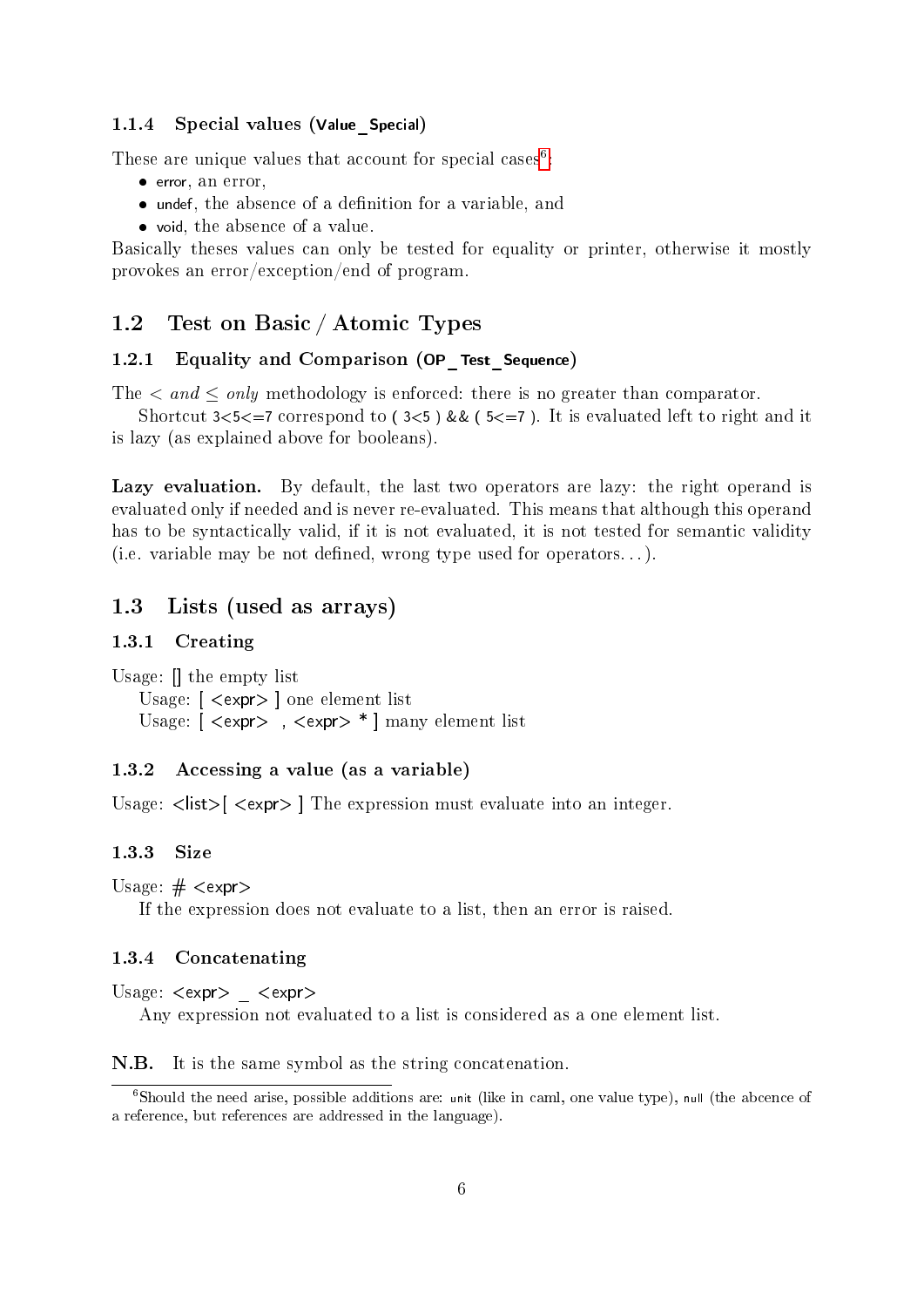# <span id="page-6-0"></span>1.4 Aggregation type

The only record/structure-like type is associative arrays that are also used as environment/context blocks. They are also presented in Chapter [3.](#page-8-1)

| Highest priority | Associativity                                          |                 |
|------------------|--------------------------------------------------------|-----------------|
| Ţ.               | Boolean negation                                       | unary, on left) |
| #                | Unary list size                                        | unary, on left) |
| $\ast$           | Multiplication                                         | left            |
|                  | Division (exact)                                       | left            |
| / %              | Integral division                                      | left            |
| $\frac{0}{0}$    | Modulo                                                 | left            |
| $+$              | Addition of numbers                                    | left            |
|                  | Subtraction of numbers                                 | left            |
|                  | Concatenation (list and strings)                       | left            |
|                  | Unary minus, change sign                               | unary, on left) |
| $=$ $=$          | Equality test                                          | left, lazy      |
| $!=$             | Inequality test                                        | left, lazy      |
| $\lt$            | (strict) inferiority test between comparable values    | left, lazy      |
| $\leq$           | Inferiority or equality test between comparable values | left, lazy      |
| &&               | Boolean conjunction (by default lazy)                  | left, lazy      |
|                  | Boolean disjunction (by default lazy)                  | left, lazy      |
| Lowest priority  | Associativity                                          |                 |

<span id="page-6-3"></span>

|  |  |  |  | Figure 1: Priority of operators. |
|--|--|--|--|----------------------------------|
|--|--|--|--|----------------------------------|

# <span id="page-6-1"></span>2 Flow control

Please note that ';' at the end of instruction are mandatory since braces also denotes contexts (see Chap. [3\)](#page-8-1)<sup>[7](#page-6-4)</sup> So that the instruction will provide it as seen in the examples.

### <span id="page-6-2"></span>2.1 if Conditional execution

Usage:

```
if ( <expresssion> )
 <instruction>
    Example:
if ( v < 3 ) {
  println ( v * "ok" );
```

```
} ;
```
Usage:

<span id="page-6-4"></span><sup>&</sup>lt;sup>7</sup>This might changed, but this would be a major modification not backward compatible.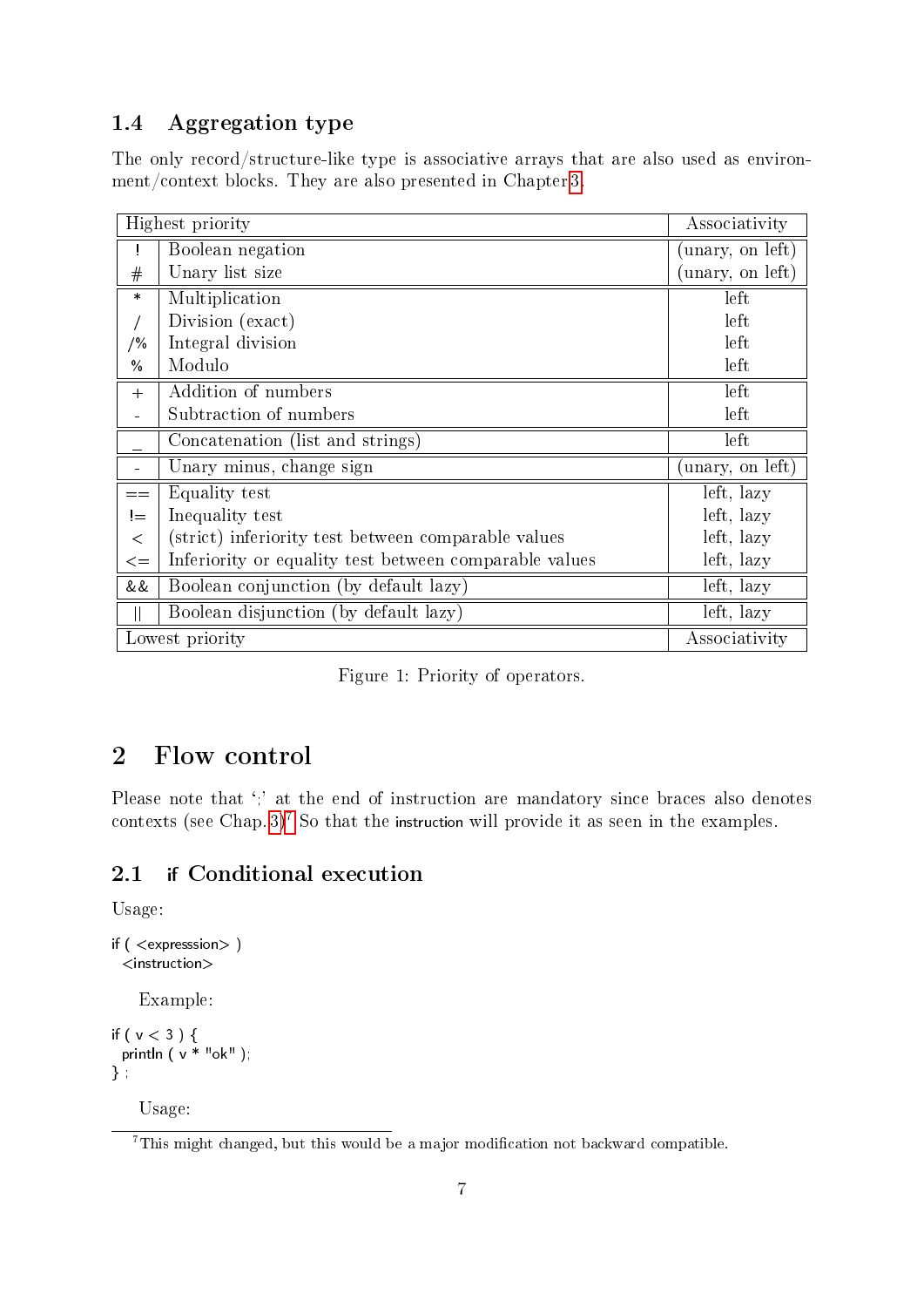```
if ( <expresssion> )
 <instruction>
else
 <instruction>
    Example:
if (v < 3)
 println (v - "ok");
if ( v < 3 ) {
  println ( v _ "ok" ) ;
} ;
if ( v < 3 ) {
  println ( v _ "ok" ) ;
} else
 print ( "otherwise" );
```
Please note that If returns a value as in:

 $v :=$  if ( ! true || 24 - 23 / 7  $\lt =$  300 ) 45 else 65;

### <span id="page-7-0"></span>2.2 foreach Loop

### <span id="page-7-1"></span>2.2.1 foreach Loop with Range

Usage:

```
foreach ( <variable> : <expression> ... <expression> )
 <instruction>
```
Example:

foreach ( v : 0 ... 7 ) println ( $v * 2$ );

foreach ( v : 0 ... 0 ) { println ( "Done one for 0" ) ; } ;

### <span id="page-7-2"></span>2.2.2 foreach Loop with Iterable

Usage:

```
foreach ( \langle variable > : \langle iterable > )
  <instruction>
    Example:
foreach ( v : [ 0 , 2 , 5 ] ) {
 println ( v * 2 );
```
} ;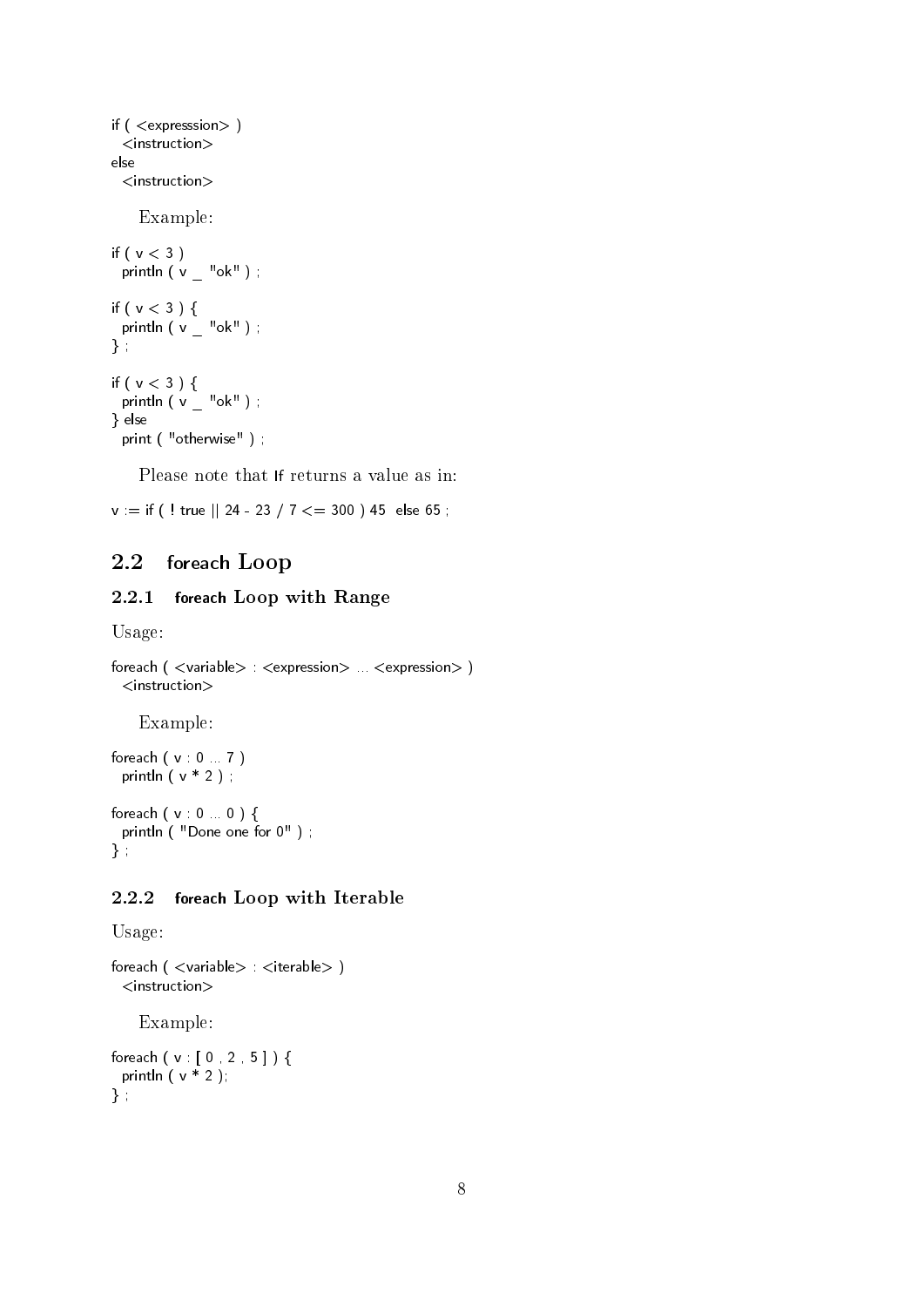### <span id="page-8-0"></span>2.3 while Loop

Usage:

```
while ( < condition > )
 <instruction>
    Example:
while ( true )
 println (v * 2);
while (0 < n) {
 println ( "Done one for " _ n ) ;
 n := n + 1} ;
```
# <span id="page-8-1"></span>3 Context/block

They amount for locality and works as associative arrays/maps (variable to value).

Each block is a context and can be refereed by a variable.

Block are disposed of by Java garbage collector. Thus only when not accessible anymore, but may remain for some time.

Some constructs like signal machines and configurations are a specialization of context. Context can be re-open with operator ::.

This is static since label are constants.

Context are nested up to the global context. If a label is not found, the context right above is searched for.

### <span id="page-8-2"></span>3.1 Variable

Variable are type-less references to values. But each value have a type.

There is no pointer: variable cannot refer to variable.

Affectation is done with  $:=$ 

### <span id="page-8-3"></span>3.2 Constants

Constants are type-less fixed references to values. But each value have a type.

There is no pointer: variable cannot refer to variable.

Constant affectation is done with  $=$ 

### <span id="page-8-4"></span>3.3 Associations

Usage: to define  $\langle \text{expr} \rangle \rightarrow \langle \text{expr} \rangle$ 

Usage: to get  $\langle$ expr $\rangle$  >

It remains valid in above and below context (but not siblings) This is dynamical since it relies on expressions.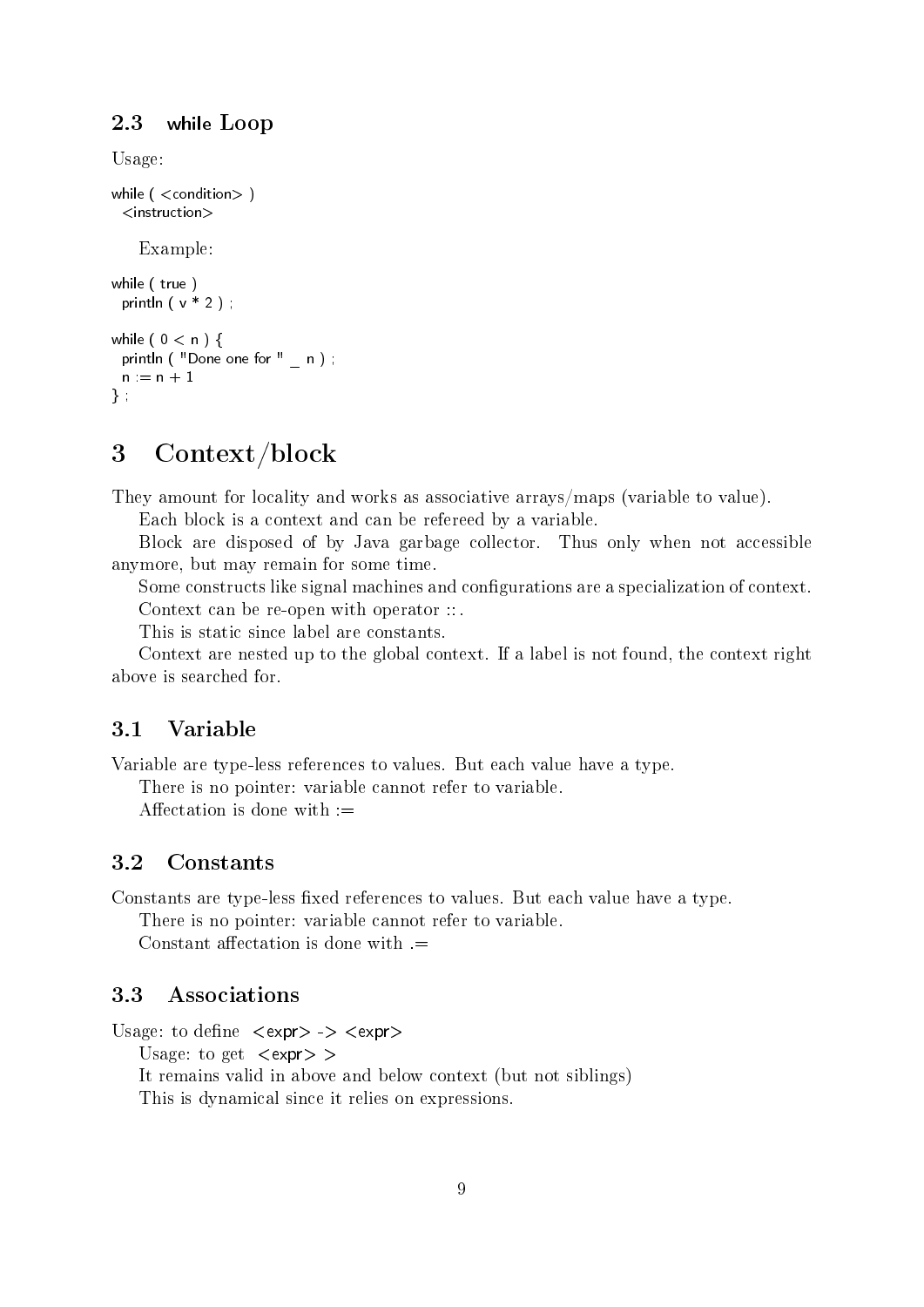### <span id="page-9-0"></span>3.4 Access to specific contexts

Usage:  $\langle$ ctx $\rangle$ :  $\langle$ label $\rangle$  refer to variable/constant label in context *ctx*.

There are special access:

Usage: < | < | < | < | exactly in the current context.

Usage:  $\langle$  < | < | < |  $\langle$  |  $\rangle$  means the above context.

In a function, it is possible to access the calling context<sup>[8](#page-9-6)</sup>

Usage: ?  $\langle$  abel> means the calling context in a function (it can have to go up levels to find it).

There can be some combination of these:

Usage:  $\therefore$   $\leq$  |  $\leq$  |  $\leq$  |  $\leq$  |  $\leq$  |  $\leq$  |  $\leq$  |  $\leq$  |  $\leq$  |  $\leq$  |  $\leq$  |  $\leq$  |  $\leq$  |  $\leq$  |  $\leq$  |  $\leq$  |  $\leq$  |  $\leq$  |  $\leq$  |  $\leq$  |  $\leq$  |  $\leq$  |  $\leq$  |  $\leq$  |  $\leq$  |  $\leq$  |

### <span id="page-9-1"></span>3.5 Contexts can be reopened

Usage:  $\langle$ ctx> :: {  $\langle$  instruction>\* }; means instructions in this context.

Please be careful and make a lot of test to see exactly what is the meaning of, e.g. .. inside it!

# <span id="page-9-2"></span>4 Libraries

### <span id="page-9-3"></span>4.1 Code inclusion

The load primitive is used to include another file. Usage:  $load <$ string $>$ ;

 $\langle$ string $\rangle$  is the name of the file to include.

### <span id="page-9-4"></span>4.2 Precompiled/java libraries

The use primitive is used to access a libraries in java.

Usage: use  $\lt$ string $>$ ;

 $\le$ string  $\ge$  is the name of the library. It must correspond to the name of a java class. Libraries are search, first in package then on top as a full qualified name.

### <span id="page-9-5"></span>4.3 Naming conventions

Remember, a function/method is an action. It should correspond to a verb (i.e.create and not creation).

Functions can either be at global level or inserted into some environment. When the environment can be considered as an object (as in Sect. [6\)](#page-10-5) then the method convention is used otherwise it is the ones of global functions.

<span id="page-9-6"></span><sup>8</sup>This is very special and not an advised feature.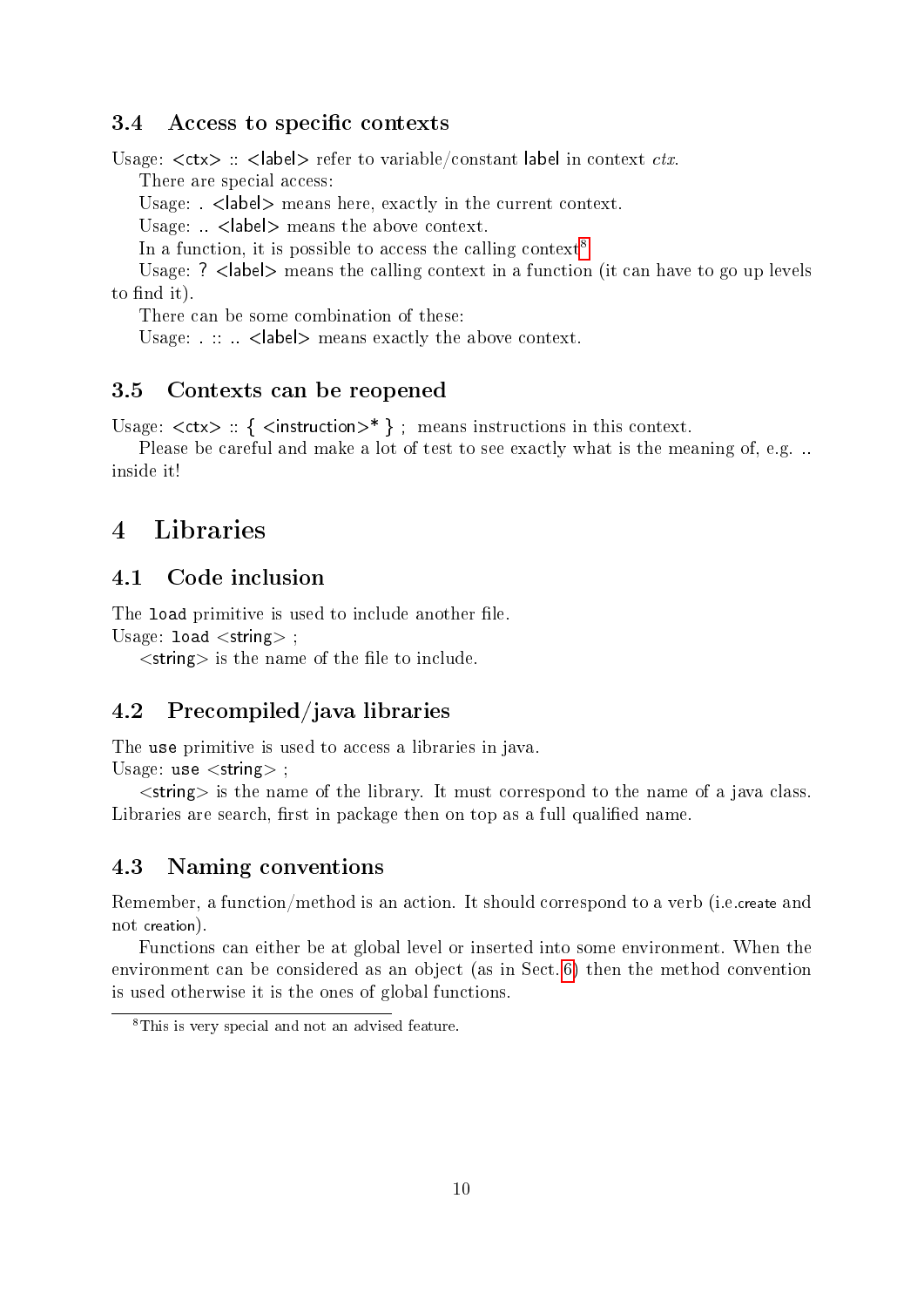#### <span id="page-10-0"></span>4.3.1 Global function

There is (yet?) no namespace-like (as in  $C_{++}$ ) mechanism, so that function names have to be long and non ambiguous.

The convention is to form names by concatenating the name of the type of the first argument and then the verb (and qualification). This is thought after the class: method of  $C_{++}$ .

Examples: list sorted unique insert to insert an element in list that are supposed sorted without repetition. This also indicate that the first element is expected to be such a list.

#### <span id="page-10-1"></span>4.3.2 Method

It is expected to be a verb (plus qualification).

and object oriented features are very limited. Nevertheless, the terminology "instance" is used for a better understanding.

There is no new (it is reserved in case). Please use create to generate new instance.

The get and set should be reserved to query and modification of the state of the instance but have no border effect what-so-ever.

If there is a border/side effect (like the creation of a new instance of some other type) or the modification is non-trivial or semantics imposes it, please use another verb.

# <span id="page-10-2"></span>5 Functions

### <span id="page-10-3"></span>5.1 Calling

It is done by either providing an argument list (eventually empty) or by opening the environment after. Not doing any of this just yields the function as a value.

### <span id="page-10-4"></span>5.2 Return :=

This means: end of the function all and report the value after as the result of the function.  $Usage: =$ 

For example  $:= 3 * 4$ ; returns the value 12.

Anything that can be considered as value can be returned.

## <span id="page-10-5"></span>6 Library AGC

Signal machines are not presented in this document. Please refer to [this document](http://www.univ-orleans.fr/lifo/Members/Jerome.Durand-Lose/Recherche/AGC/intro_AGC.html) for an introduction.

This library is presented like it should be used so that some query function appear only when all concerned types are presented.

The library is loaded by:

use AGC ;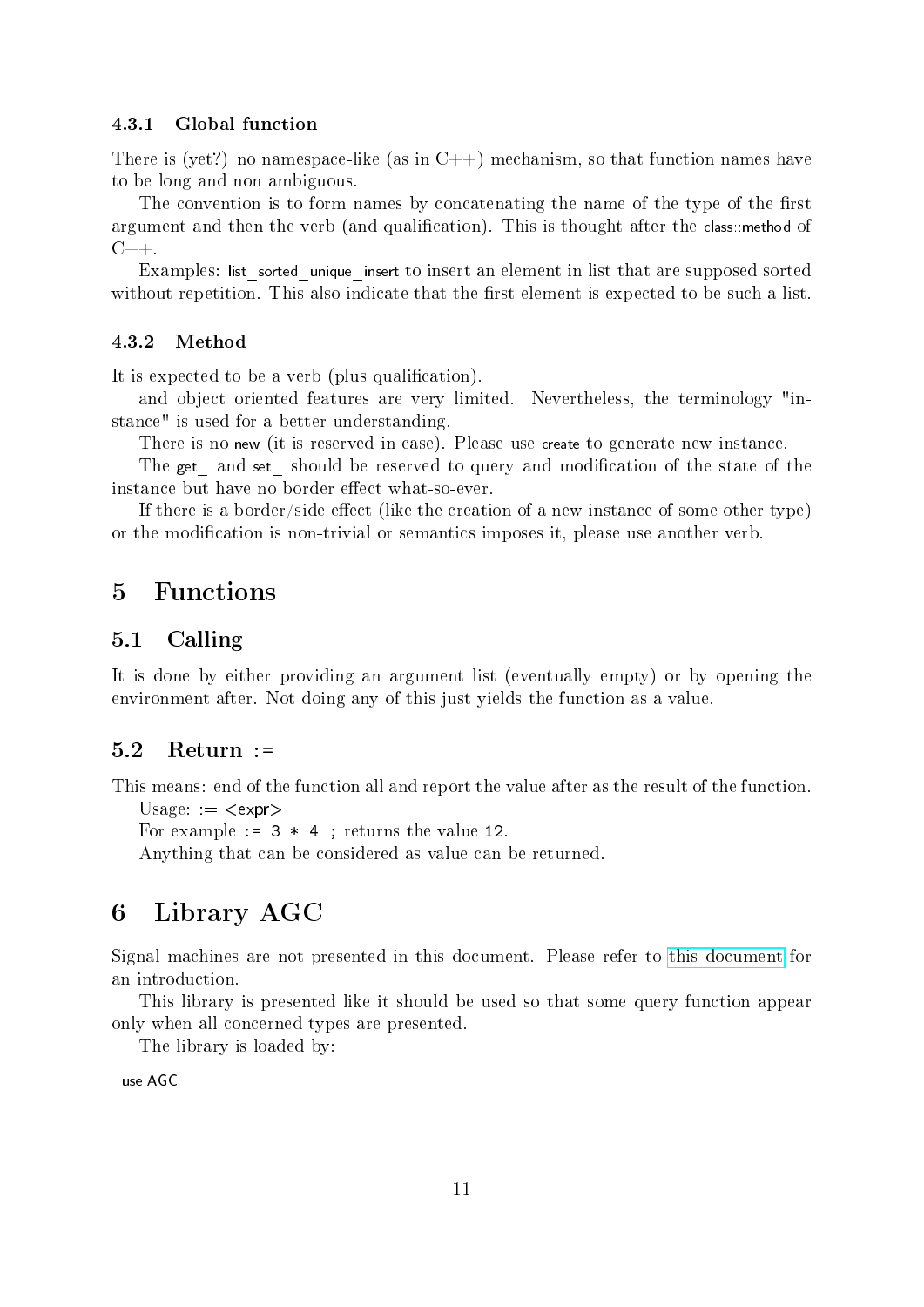### <span id="page-11-0"></span>6.1 Signal Machine

#### <span id="page-11-1"></span>6.1.1 Creation

Creating an empty signal machine is done by:

```
sig\_mach := create\_signal\_machine \{\}; // or
sig\_mach := create\_signal\_machine() \{\}; // or
sig mach = create signal machine ();
```
if nothing is to be done in the context.

This context is the right place to create meta-signal, configuration, etc.

#### <span id="page-11-2"></span>6.1.2 Query for elements

Meta-Signal (list or individual). This can only be done inside/referring to a signal machine.

To get the meta-signal corresponding to a specific id:

sig\_mach . get\_meta\_signal ( "id" ) ;

If there is no such meta-signal then void is returned.

To get a table containing all the meta-signals:

```
sig_mach . get_meta_signal_list () ;
```
Rules (list or individual). This can only be done inside/referring to a signal machine. To get the list of all the collision rules:

sig\_mach . get\_rule\_list () ;

To get the output associated to a set of in-coming signals according to defined rules:

```
sig mach . get rule output ( in ) ;
```
where in is a list of incoming meta-signals. If there is no corresponding rule then void is returned.

### <span id="page-11-3"></span>6.2 Meta-Signal

### <span id="page-11-4"></span>6.2.1 Creation

This can only be done inside/referring to a signal machine.

```
meta_sig := add_meta_signal ( "id", 3/5 ) { color => "DarkRed"; };
// or
meta_sig := sig_mach.add_meta_signal ( "id", 3/5 ) { color => "DarkRed" ; } ;
```
It is also possible to provide a line style:

line  $style \Rightarrow$  "dashed" ;

The different possible values are: densely dashed, loosely dashed, densely dotted, dotted and loosely dotted. Beware that drivers might not implement these (or implement others more specific).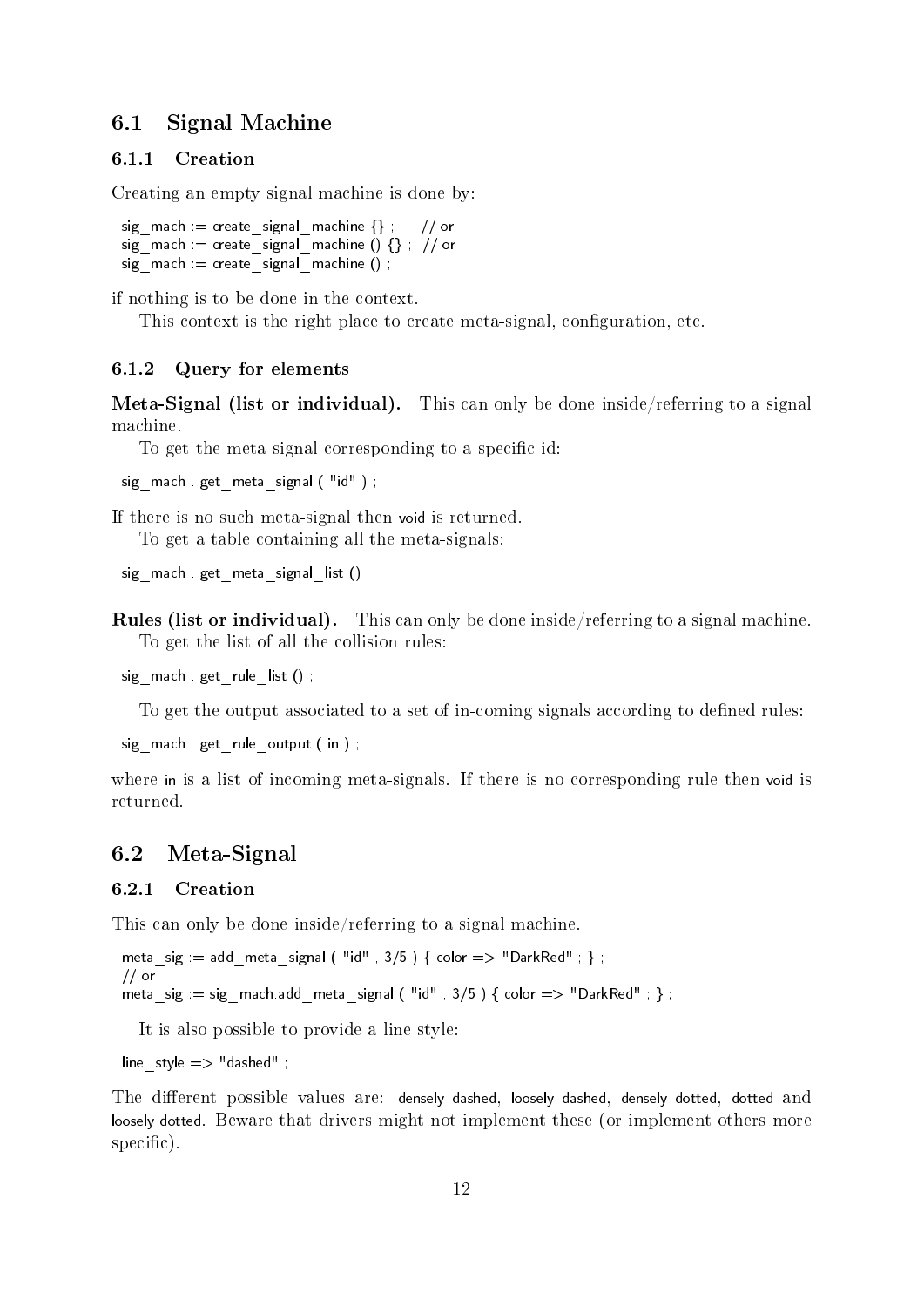### <span id="page-12-0"></span>6.2.2 Queries on a Meta-Signal

To get the id from a meta-signal:

meta\_sig . id ;

To get the speed from a meta-signal:

```
meta sig speed ;
```
To get any property from a meta-signal:

```
meta sig get ( "color" ) ;
```
Please note that the property is always returned as a String (i.e. not a Color nor an Object)

### <span id="page-12-1"></span>6.3 Collision Rule

### <span id="page-12-2"></span>6.3.1 Creation

This can only be done inside/referring to a signal machine.

rule :=  $\lceil sm1, sm2 \rceil$  -->  $\lceil sm2, "m3" \rceil$ ;

of from outside of the target machine, it can be indicated on the operator:

```
rule := [ sm1 , sm2 ] sign\_mach . -> [ sm2 , "m3" ] ;
```
### <span id="page-12-3"></span>6.3.2 Undefined rules

If rule is not defined, by default the signal machine consider it blank: the same metasignals are regenerated. This corresponds to signals "crossing" each other and avoid the long listing of such rules.

- It is possible to change this behaviour for:
- $\bullet$  used a java define class that must implements fr.univ\_orleans.jdl.agc.kernel.I\_Undefined Collision\_Rule:

undefined rule  $\Rightarrow$  "fr.univ orleans.jdl.agc.kernel.Undefined Collision Rule" ;

provide a function:

```
undefined _ rule \Rightarrow ( args ) -> {
  println ( args ) ;
 \mathbf{r} = [ \; \mathsf{sm1} \; , \; \mathsf{mms} \; ] ;
} ;
```
The last one can be used for implicit declaration of rules.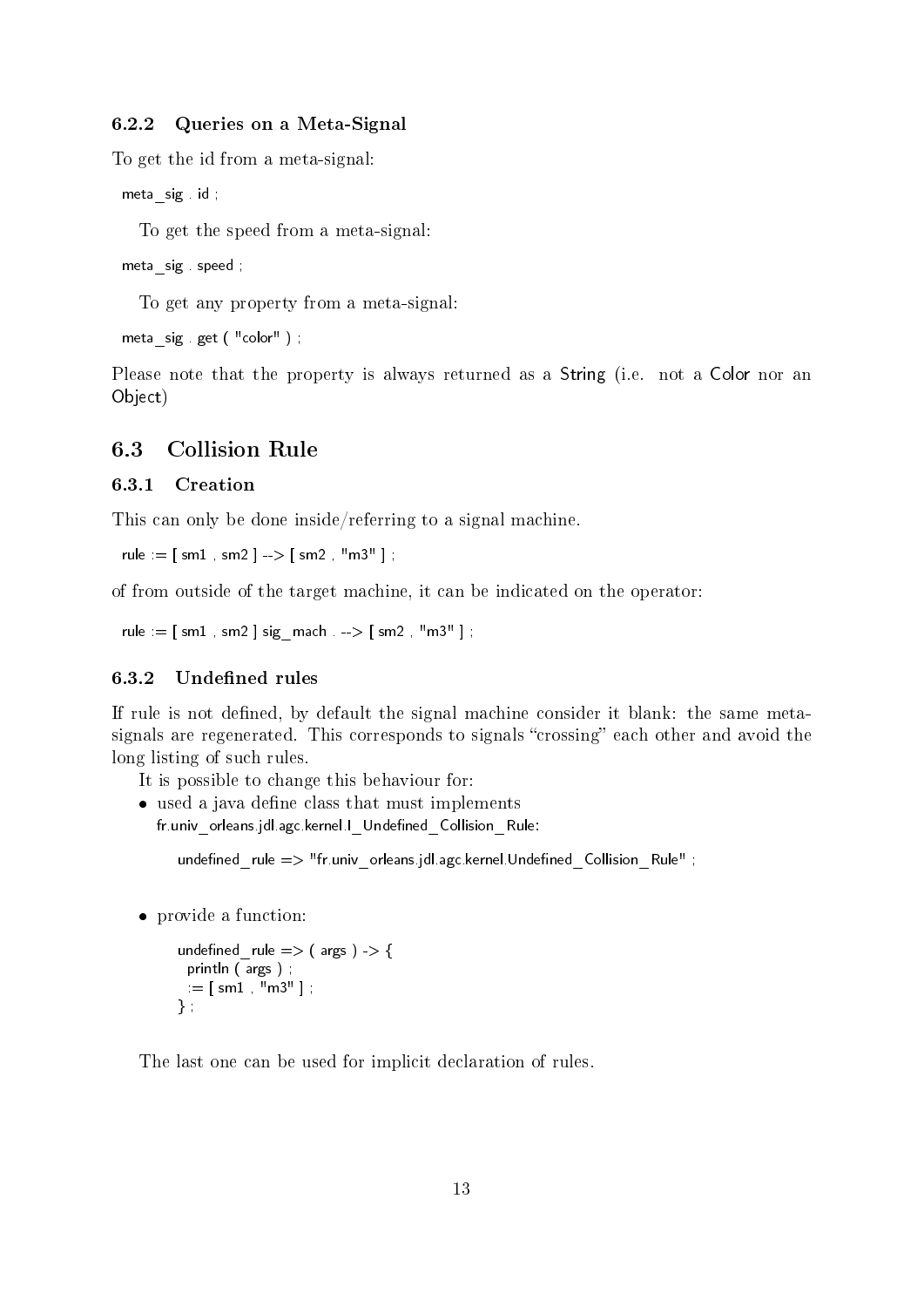### <span id="page-13-0"></span>6.3.3 Queries on a Rule

To get the in-coming part of a rule:

rule in ;

To get the out-going part of a rule:

rule . out ;

### <span id="page-13-1"></span>6.4 Configuration

### <span id="page-13-2"></span>6.4.1 Creation

They are created inside signal machines:

```
configuration := sig_mach . create_configuration ( ) ;
```
### <span id="page-13-3"></span>6.4.2 Queries on a Configuration

The following function returns the list of existing signals:

```
configuration . get signal list () ;
```
The field machine is used to retrieve the signal machine.

The function print signal list() can be used to print all the signal in the configuration according to the Java AGC library. It provides a lot of information but the output cannot be used as input to the language.

### <span id="page-13-4"></span>6.5 Signal

This can only be done inside/referring a configuration.

#### <span id="page-13-5"></span>6.5.1 Creation

Inside a configuration

a @ 110 / 3 ;

Where a is either a string (meta-signal's id) or a meta-signal.

Or referring to a configuration at the operator:

"id" configuration  $\theta$  110 / 3;

### <span id="page-13-6"></span>6.5.2 Queries on a Signal

To get the associated meta signal:

```
print ( signal . meta  signal ) ;
```
To get the date and position at birth:

```
print ( signal . birth date ) ;
print ( signal . birth  position ) ;
```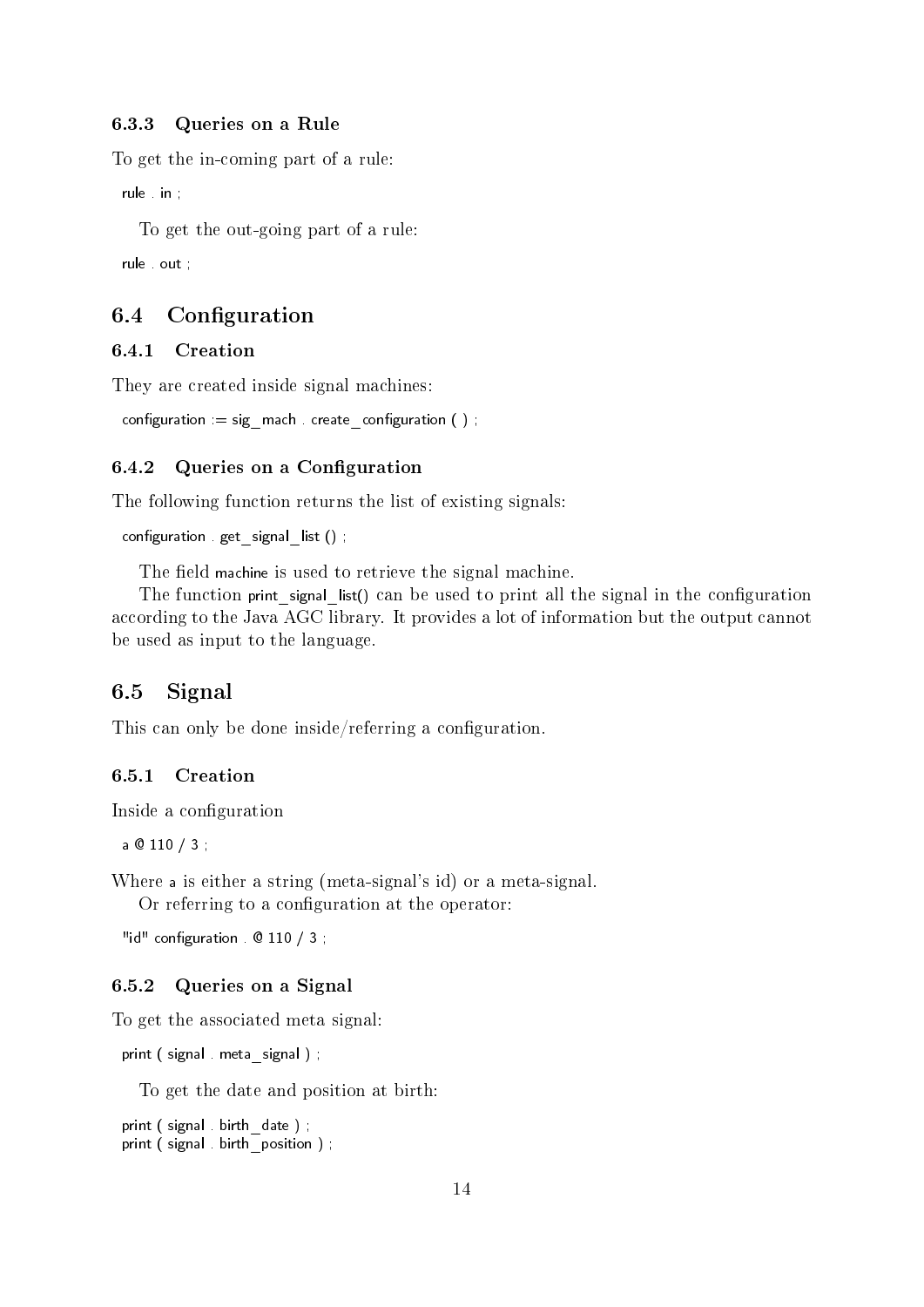### <span id="page-14-0"></span>6.6 Run

#### <span id="page-14-1"></span>6.6.1 Creation

A run is an execution of a signal machine on a configuration. Since the signal machine is known to the configuration, it is enough to call it from a configuration.

```
run := configuration.run ( );
```
### <span id="page-14-2"></span>6.6.2 Act on a Run

A run can run for a given number of collision ticks (times where there is at least one collision).

run.step ( 200 ) ;

This is to advance up to some given time. Please note the due to the continuous nature of time, there could be an infinite number of collision before that time and the computation may not finish.

```
run.until ( 3 / 7 ) ;
```
An optional argument can be given, it is the number of collision times to do it the time bound is not reach.

run.until ( 3 / 7 , 2000 ) ;

The last and more useful is the function to export a space-time diagram in various formats:

```
run.export ( "PDF", "file.pdf", {
 scale := 1;
 clip left = 41 ;
 clip\_right := 110;
 clip end = 4 - 1/2 + 1/8;
 clip start = 2 + 1 -1/4;
} ) ;
```
The first argument is a string indicating the output type (PDF, EPS, LATEX, LATEX -PIC ONLY, SVG). The second is the name of the output file. Then comes an environment adding more information on the desire output. Basically one can scale and clipping.

If you want to use different scales on x and y you can use scale x and scale y. Please note that the order of treatment of parameters is not defined, so that using both scale x and scale might not generate the expected result.

The LAT<sub>EX</sub> drivers, LATEX, generates a single autonomous file that can be compile directly while LATEX PIC ONLY generate only the picture so that it can be included by some main file. In the latter case, the main file is supposed to include needed package (mostly tikz).

For these drivers the name of the command to use can be defined by a the property latex command in the meta-signal: